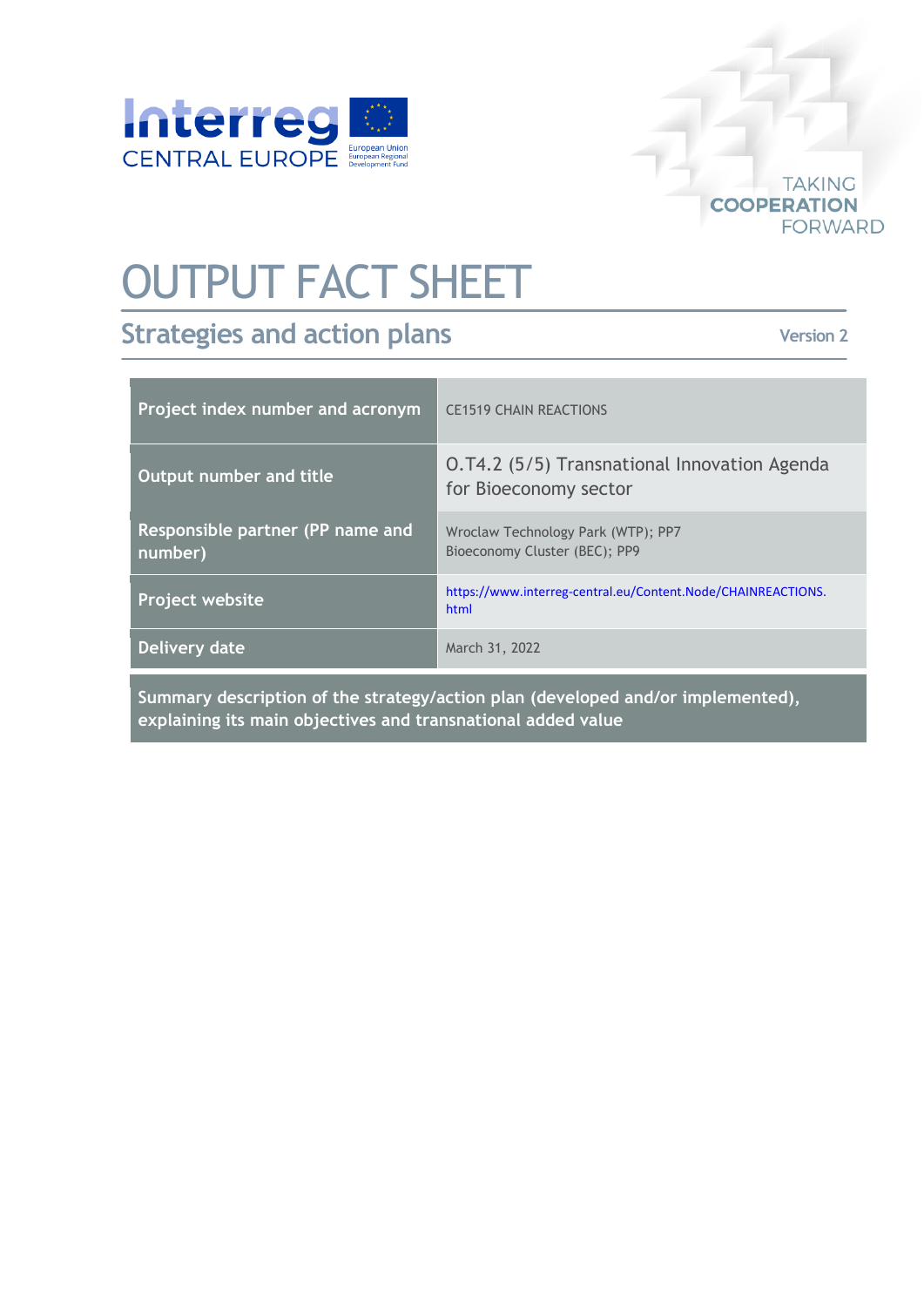

Transnational network of innovations stakeholders for the bioeconomy sector is based on the quintuple helix system managed by project partner duo PP7 WTP and PP9 BEC with the objectives to: • Support and manage the transnational data driven decisions in dairying, supporting bioeconomy and

• Organize, support, and manage the bioeconomy sector.

This will in practice be done through cooperation in green and digital transition of the agri-food sector, which was achieved by transferring experience and knowledge of WTP (and other project partners) to establish the DIH. Along with DIH, an ongoing transregional exchange of good practices, among SMEs in the bioeconomy sector, focused on increasing the efficiency of the implementation of technological solutions within Industry 4.0 and ICT sectors will be upheld by WTP.

Both will lead to the increased use of new technologies in the SME's sector.

Ultimately, this will be achieved by the transnational innovation activity within the TIN, which is achieving the Digital transition of the agri-food sector in Slovakia.

BEC, as the DIH in agri-food in Slovakia will search for funding opportunities for the activities of DIH, along with other DIH stakeholders, while WTP provides knowledge on digitalization topics, share experience and best practice examples and facilitate access to its technological line, which can be used mainly in life science industry, particularly in food, dietary supplements and bioactive substances sector.

## **NUTS region(s) concerned by the strategy/action plan (relevant NUTS level)**

NUTS regions on NUTS2 level that are concerened in the implementation of the agenda are: Dolnośląskie (PL51) in Poland, and Západné Slovensko (SK02) in Slovakia.

## **Expected impact and benefits of the strategy/action plan for the concerned territories and target groups**

The main impact of the joint activity is the digital transformation of agri-food sector in Slovakian Nitra region. This will be achieved by support of digitalization in the Western Slovakian region through the cooperation of 4 key stakeholders: Slovak University of Agriculture in Nitra, National Agricultural and Food Centra, WTP/EDIH Wroclaw, Balluff).

The digitalization of the sector will benefit the end user, as well as the development sector for the region, which will be governed in a smarted ray. As the activity is in its early implementation phase, no current results can be visible.

The total estimated value for the 4 year activities is 5.000.000 dollars. The main impact of the joint activity is the digital transformation of agri-food sector in Slovakian Nitra region.